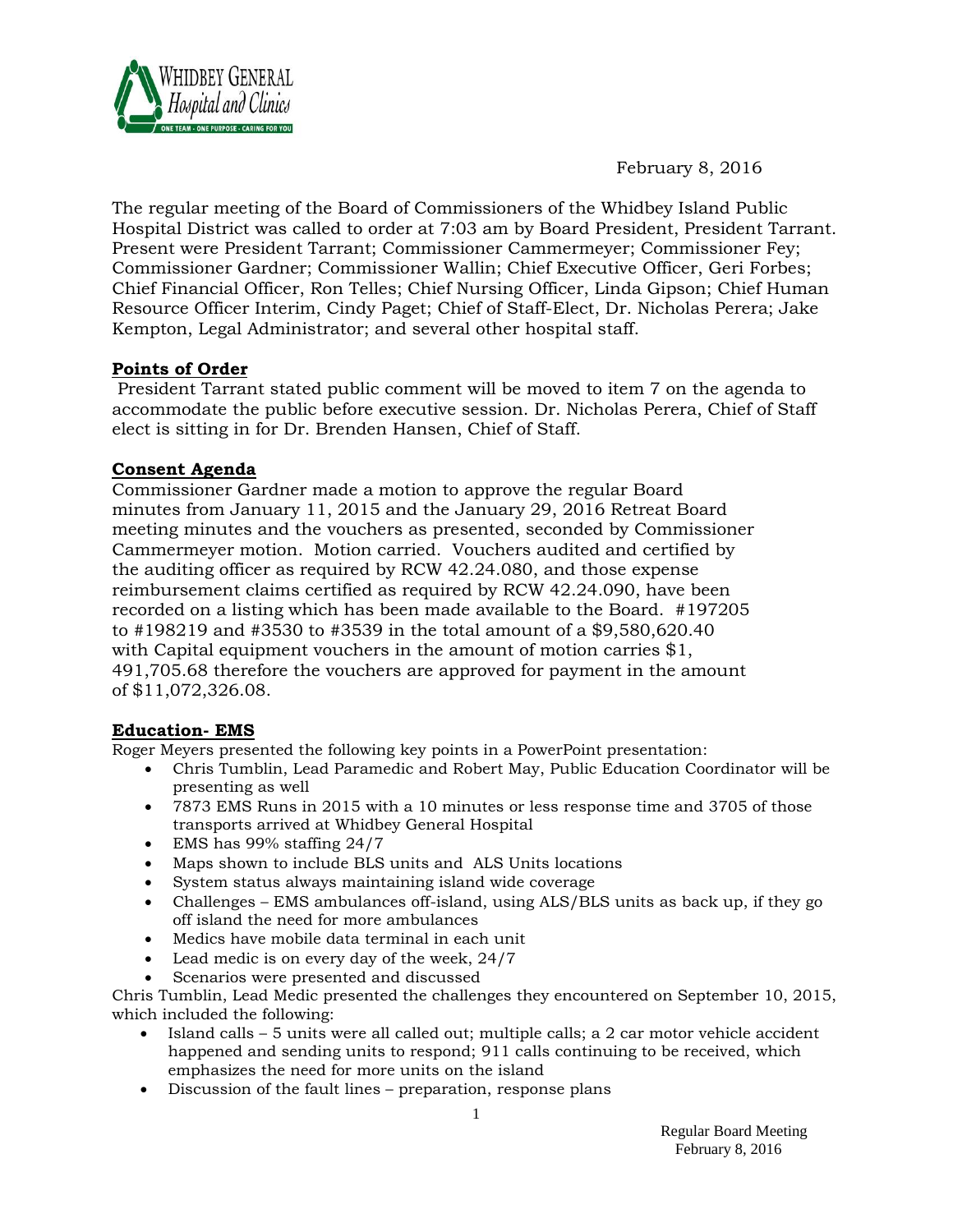

Robert May, Public Educator Coordinator presented the following:

- Leadership strategy risk education and the premier community paramedic program
- Discussion on programs that start at youth age to teach and help community
- Presented Island EMS services received by community, which equals 12% of the population of around 64,000

Discussed the following programs offered throughout the island:

- Annual wellness fair at the elementary school, led by Janie Keilwitz, RN at LifeCenter
- Training at the OHHS included 450 future leaders; thanked WGH Foundation for their help
- Oak Harbor Cheer and Football provide an annual CPR/AED conference
- SAIL program; child passenger safety; teenagers and veterans training.
- Trauma registry discussed, home falls are higher that auto accidents
- Video presented on alternate response units, when capacity arises.

President Tarrant thanked EMS for their presentation and noted this month's Mission moment will be moved to March's Board meeting.

## **Updates/Construction**

- A) Marc Estvold, Construction Project Manager presented a brief construction update on the following:
	- Building expansion in excavation phase, safety meeting held every morning
	- Pad to grade; then digging in water, sewer lines; and then footings. Community will be able to see the outline of the building in April of this year. In July the magnitude of the building will be seen
	- Recently toured Whidbey News Times reporter around the current construction project

B) George Senerth, Executive Director Plant Facilities stated the café remodel has been completed and is now open. We are moving along well with construction.

# **Quality and Patient Safety**

A) Quality and Nursing Update

Linda Gipson, CNO reported the following:

- Thanked EMS presenters for a great presentation
- Winter census was low; slight influenza A patients and not nearly the flu season we have seen in the past; more of an impact of drug related problems
- Second series of educational course's for registered nurse's certification with University of Washington is going well to get this license
- Finalizing major medical equipment purchases for new wing
- Fetal monitoring with GE Centricity is moving well
- Patient Advisory Council will be meeting again this week, helping to solve patient satisfactory issues

# **Medical Staff Report**

## A. Chief of Staff Report

Dr. Nicolas Perera, Chief of Staff elect reported the following active staff appointments: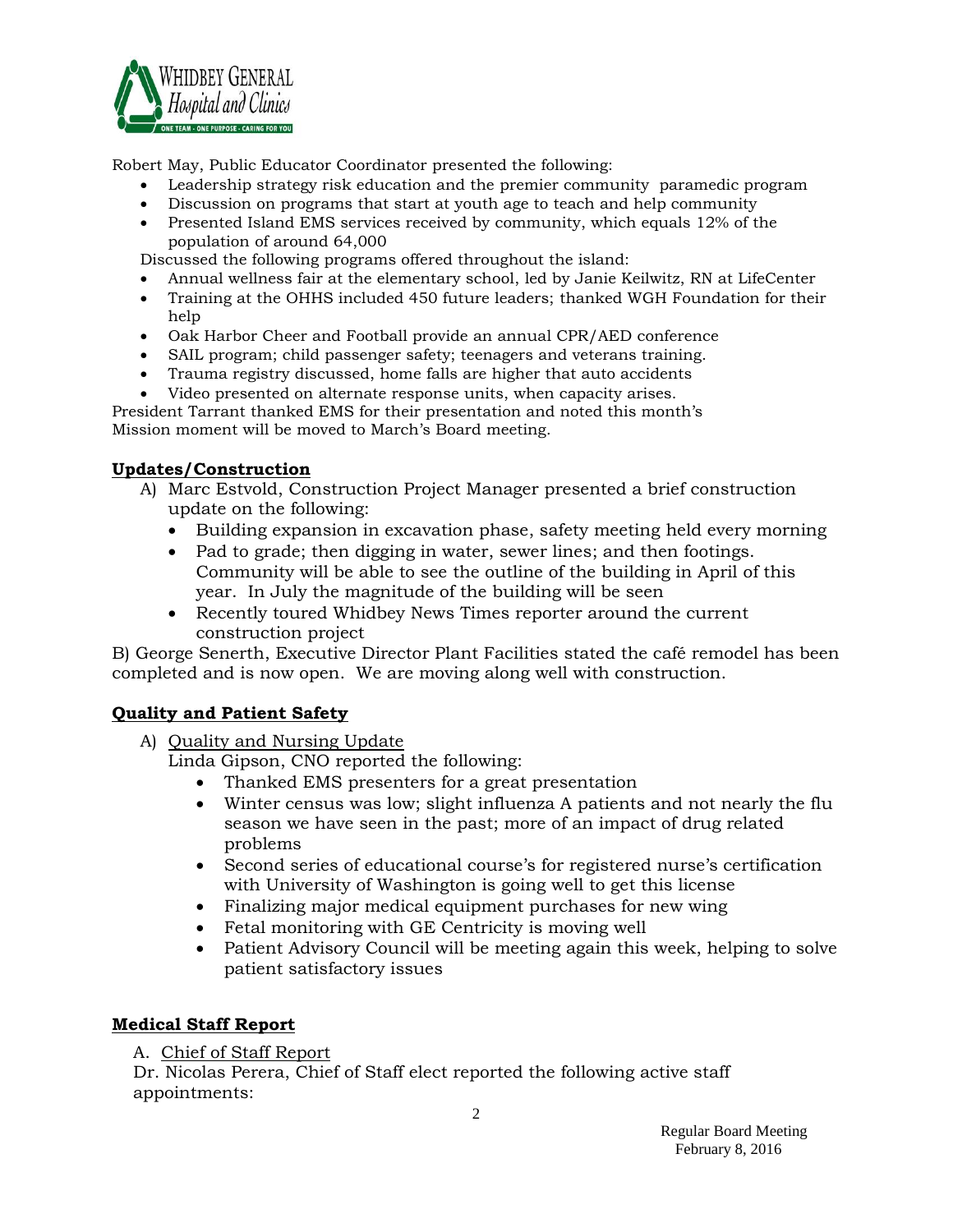

Michael Gasper, MD Active Staff Appointment Commissioner Cammermeyer made a motion, seconded by Commissioner Fey to approve the active staff appointments. Motion carried. Dr. Nicolas Perera, Chief of Staff elect reported the following courtesy staff appointment: Somnath Prabhu, MD Active Staff Appointment Commissioner Cammermeyer made a motion, seconded by Commissioner Fey to approve the courtesy staff appointment. Motion carried. Dr. Nicolas Perera, Chief of Staff elect reported the following courtesy staff reappointments: motion carried. Doug P Caldwell, MD Courtesy Staff Reappointment Robert B Osnis, MD Courtesy Staff Reappointment Aaron Y Fu, MD Courtesy Staff Reappointment Jennifer E Shook, MD Courtesy Staff Reappointment Commissioner Cammermeyer made a motion, seconded by Commissioner Fey to approve the courtesy staff reappointments. Motion carried. Dr. Nicolas Perera, Chief of Staff elect reported the following advanced clinical nurse practitioner reappointments: Barbara L Stroh Advance Clinical Nurse Practitioner Reappointment Lauren E Bock, PA-C Advance Clinical Nurse Practitioner Reappointment Commissioner Cammermeyer made a motion, seconded by Commissioner Fey to approve the advance clinical nurse practitioner reappointments. Motion carried. Dr. Nicolas Perera, Chief of Staff elect reported the following locum tenens appointments 1 year provisional: By Pham, MD Locum Tenem 1 year Provisional Kristopher Terry, MD **Locum Tenem 1 year Provisional** Commissioner Cammermeyer made a motion, seconded by Commissioner Fey to approve the locum tenems 1 year provisional. Motion carried. Dr. Nicolas Perera, Chief of Staff elect reported the following resignations: Sarah Meyers, CNM, ARNP Effective 2/2/2016

## **General Public Comments**

A community member came to speak at the Board meeting.

#### **Staff and Status Reports from Administration**

A. Administrative Update

Geri Forbes, CEO reported the following:

- Town hall times were presented this year to help reach out to the community and discuss what services we offer. Dates/times will be posted on the hospital's website. The following physicians will be speaking at different meetings: Dr. Robert Hawkins; Dr. John Hassapis; Dr. Frederic Wilson and Dr. Alison Alberton.
- Café renovation is complete.
- Red Dress ball was held and went very well.
- Remembrance of the Heart will be held February 20, 2016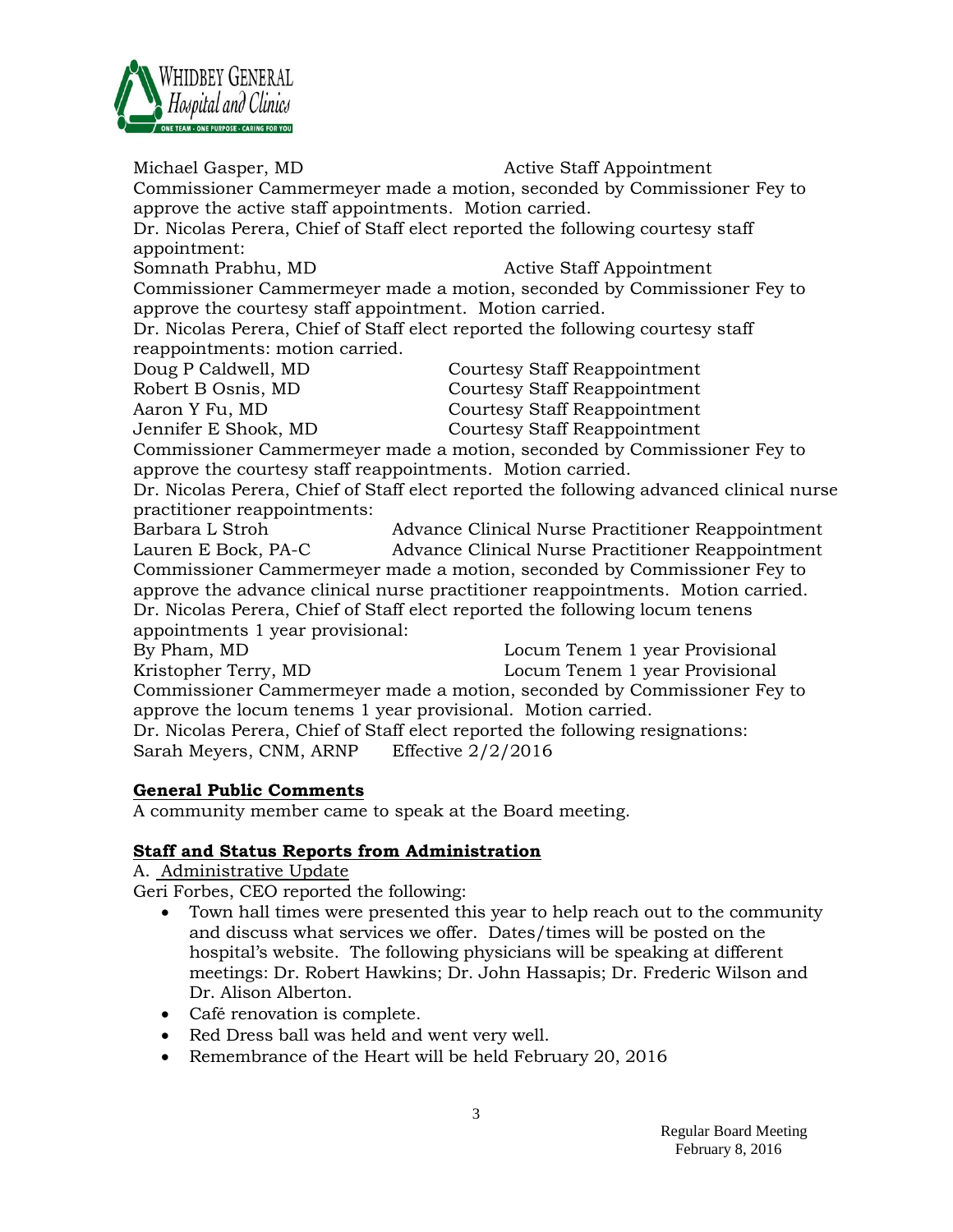

- Relay for Life event, Answer to cancer is holding a kick off bake sale this month
- Congratulations to Beth Stout, PFS Director she is now CHC certified in compliance.

### B. Finance

Jennifer Reed, Accounting Manager discussed and presented the December financials with the following key points:

- Total Clinic Visits
- Patient days/discharges
- ER Visits and Ambulance
- MRI and CT scans
- Surgeries
- Cash Flow

Jennifer Reed stated they are closing the year end this month and will follow up at the Finance meeting, then Board meeting.

Commissioner Gardner reiterated this is very usual for any type of business.

C. Resolution #369 Hospital Credit Card policy

Jennifer Reed presented Resolution #369 Hospital Credit Card policy for approval. Commissioner Gardner made a motion, seconded by Commissioner Wallin. Motion carried.

D. Resolution #368 Approving New name d/b/a WhidbeyHealth

President Tarrant read resolution #368 Approving New Name d/b/a WhidbeyHealth, asking for approval. There was discussion.

 Commissioner Gardner made a motion, seconded by Commissioner Cammermeyer. Motion carried.

## E. Dashboard

 Linda Gipson, CNO discussed December's dashboard with the following key points:

 Quality of care is our top priority, with the turnover on the island and the average age of a nurse being 47. We are making progress with the hiring of RN's and doctors by widening our employment database.

## **Board Items**

A. Self evaluations

President Tarrant noted this item will be moved to next month's meeting, due to time.

## **Executive Session to discuss potential litigation RCW 42.30.110.1(i)**

Moved into executive session at 8:59 am and adjourned at 9:13 am.

#### **Executive Session to review the performance of a public employee RCW 42.30.110.1(g)**

Moved into executive session at 9:14 am and adjourned 9:20 am.